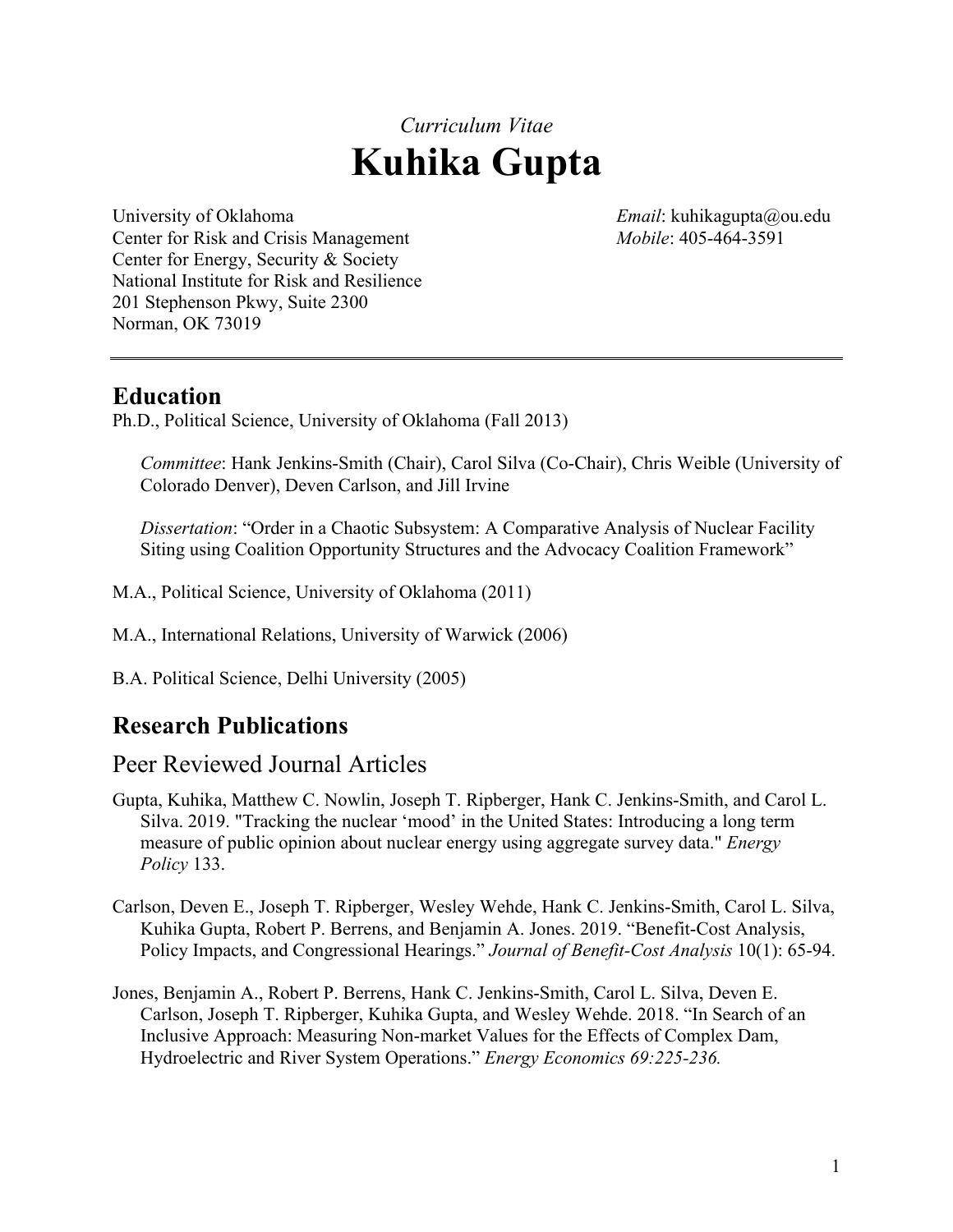- Gupta, Kuhika, Joseph T. Ripberger, and Wesley Wehde. 2018. "Advocacy Group Messaging on Social Media: Using the Narrative Policy Framework to Study Twitter Messages about Nuclear Energy Policy in the United States." *Policy Studies Journal* 46:119-136.
- Ripberger, Joseph T., Hank C. Jenkins-Smith, Carol L. Silva, Deven E. Carlson, Kuhika Gupta, Nina Carlson, and Riley E. Dunlap. 2017. "Bayesian Versus Politically Motivated Reasoning in Human Perception of Climate Anomalies." *Environmental Research Letters* 12:114004.
- Jenkins-Smith, Hank C., Joseph T. Ripberger, Carol L. Silva, Nina Carlson, Kuhika Gupta, Matthew Henderson, and Amy Goodin. 2017. "The Oklahoma Meso-Scale Integrated Sociogeographic Network: A Technical Overview." *Journal of Atmospheric and Oceanic Technology* 34:2431-2441.
- Jones, Benjamin A., Robert P. Berrens, Hank C. Jenkins-Smith, Carol L. Silva, Deven E. Carlson, Joseph T. Ripberger, Kuhika Gupta, and Nina Carlson. 2016. "Valuation in the Anthropocene: Exploring options for alternative operations of the Glen Canyon Dam." *Water Resources and Economics*.
- Carlson, Deven E., Joseph T. Ripberger, Hank C. Jenkins-Smith, Carol L. Silva, Kuhika Gupta, Robert P. Berrens, and Benjamin A. Jones. 2016. "Contingent Valuation and the Policymaking Process: An Application to Used Nuclear Fuel in the United States." *Journal of Benefit-Cost Analysis 7:459-487.*
- Trousset, Sarah, Kuhika Gupta, Hank C. Jenkins-Smith, Carol L. Silva, and Kerry G. Herron. 2015. "Degrees of Engagement: Using Cultural Worldviews to Explain Variations in Public Preferences to Engage in the Policy Process." *Policy Studies Journal* 43 (1): 44-69.
- Gupta, Kuhika. 2014. "A Comparative Policy Analysis of Coalition Strategies: Case Studies of Nuclear Energy and Forest Management in India." *Journal of Comparative Policy Analysis* 16(4): 356-372.
- Ripberger, Joseph T., Kuhika Gupta, Carol Silva, and Hank Jenkins-Smith. 2014. "Cultural Theory and the Measurement of Deep Core Beliefs within the Advocacy Coalition Framework." *Policy Studies Journal* 42 (4): 509-527.
- Jenkins-Smith, Hank, Carol Silva, Kuhika Gupta, and Joseph T. Ripberger. 2014. "Belief System Continuity and Change in Policy Advocacy Coalitions: Using Cultural Theory to Specify Belief Systems, Coalitions, and Sources of Change." *Policy Studies Journal* 42(4): 484-508.
- Gupta, Kuhika. 2012. "Comparative Public Policy: Using the Comparative Method to Advance Our Understanding of the Policy Process." *Policy Studies Journal* 40: 11–26.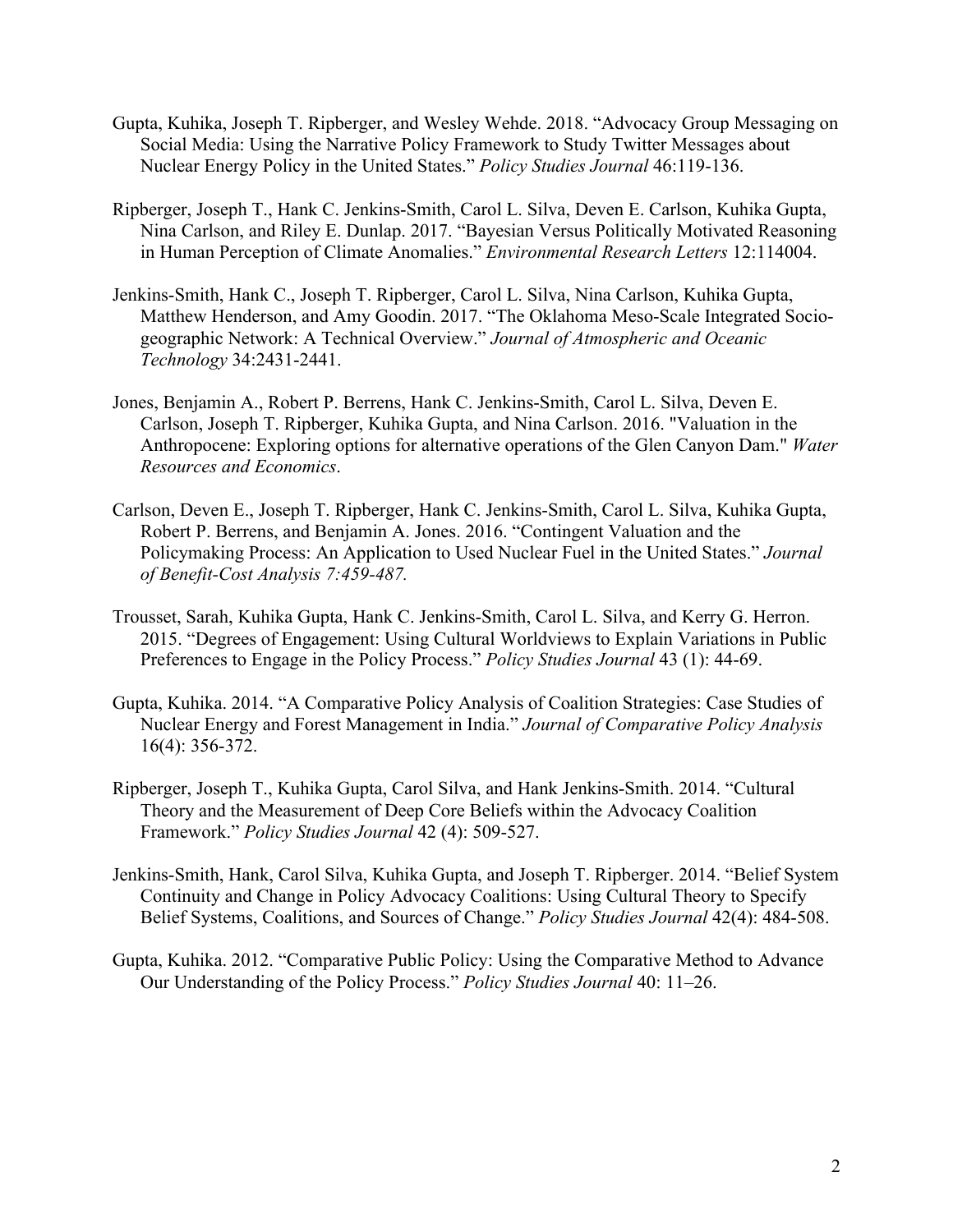## Conference Proceedings

Gupta, Kuhika, Hank Jenkins-Smith, and Carol Silva. "Public Views about Transportation of Spent Nuclear Fuel and Support for SNF Management Options." *Proceedings of the Waste Management Symposia 2019 Conference*.

#### Invited Publications and Book Chapters

- Gupta, Kuhika. 2016. "A Discussion of Frank R. Baumgartner and Bryan D. Jones' The Politics of Information: Problem Definition and the Course of Public Policy in America." *Perspectives on Politics, 14*(2), 498-499.
- Gupta, Kuhika and Hank Jenkins-Smith. 2015. "Up and Up with "Up and Down with Ecology": The Influence of Anthony Downs' Issue-Attention Cycle." In *Oxford Handbook of the Classics of Public Policy and Administration*, edited by Steven Balla, Martin Lodge, and Ed Page. London: Oxford University Press.
- Gupta, Kuhika, Joseph T. Ripberger, and Savannah Collins. 2014. "The Strategic Use of Policy Narratives: Jaitapur and the Politics of Siting a Nuclear Power Plant in India." In *The Science of Stories: Application of the Narrative Policy Framework*, edited by Michael D. Jones, Liz Shahanan, and Mark McBeth. New York, NY: Palgrave Macmillan.
- Gupta, Kuhika. Book Review: "The "War on Terror" and the Growth of Executive Power? A Comparative Analysis" 2011. By Owens, John E. and Riccardo Pelizzo, ed. (Routledge 2010). *APSA Legislative Studies Section Newsletter* 34:2.
- Gupta, Kuhika. Book Review: "Ethnic Lobbies & U.S. Foreign Policy" 2010. By David M. Paul and Rachel Anderson Paul (Lynn Rienner Publishers 2008). *APSA Legislative Studies Section Newsletter* 33:2.

#### **Manuscripts Under Review**

Gupta, Kuhika, Joe Ripberger, Hank Jenkins-Smith, and Carol Silva. "Exploring Aggregate vs. Relative Public Trust in Administrative Agencies that Manage Spent Nuclear Fuel in the United States." Under review, *Review of Policy Research*.

#### **Manuscripts in Progress**

- Kuhika Gupta, Joseph T. Ripberger, Hank Jenkins-Smith, Carol Silva, and Andrew Fox. "The future of nuclear energy in India: Evidence from a nationwide survey."
- Kuhika Gupta, Joseph T. Ripberger, Hank Jenkins-Smith, and Carol Silva. "Grid resilience as a common pool resource: Comparing willingness to pay for electricity infrastructure in India and US."
- Nowlin, Matthew C., Kuhika Gupta, and Joseph T. Ripberger. "Revenue Use and Public Support for a Carbon Tax."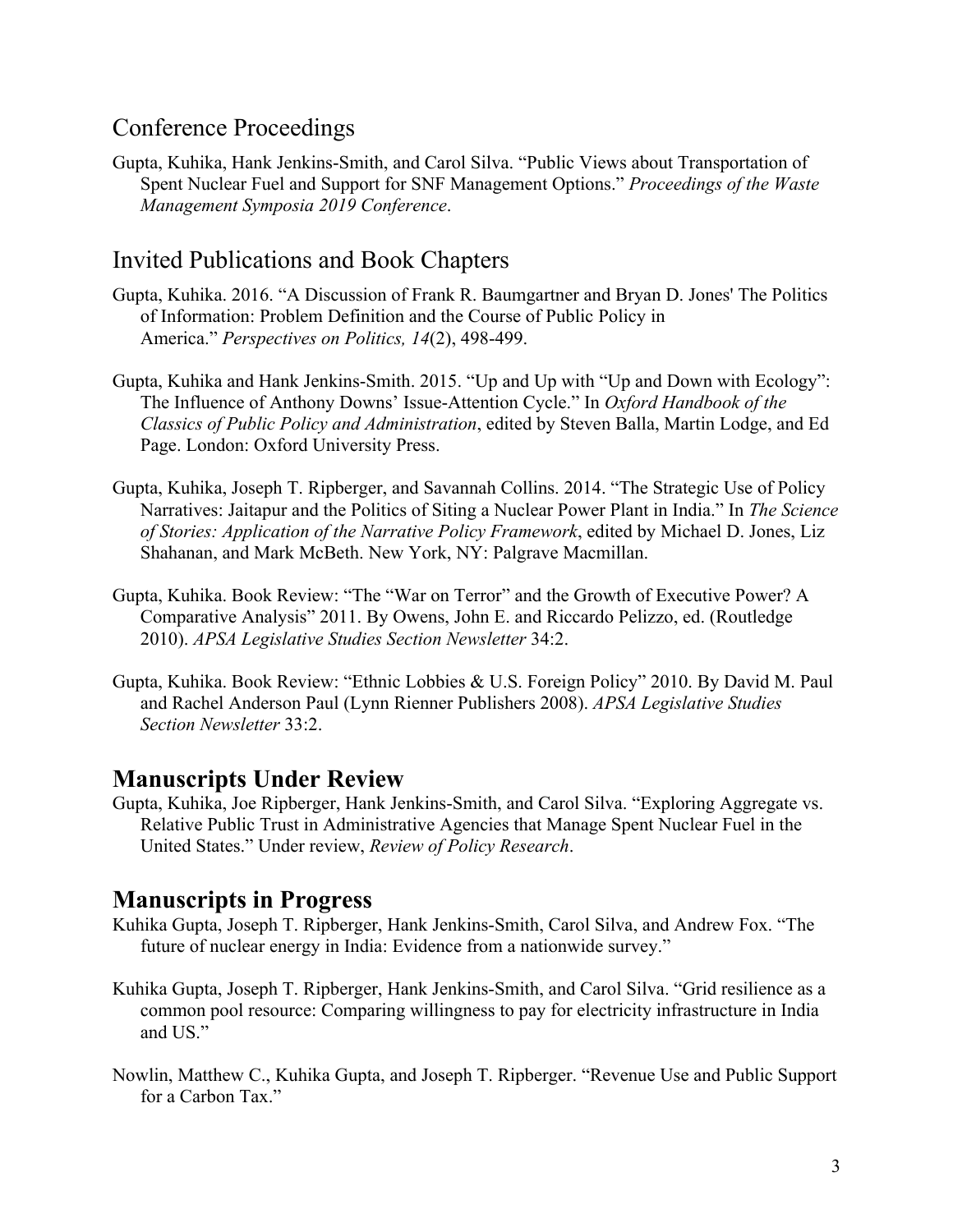- Kuhika Gupta and Joseph T. Ripberger. "Nuclear Facility Siting and the Advocacy Coalition Framework: Institutions, Opportunity Structures, and the Formation of Revisionist Coalitions."
- Kuhika Gupta and Joseph T. Ripberger. "Coalition Opportunity Structures and Policy Change: A Comparative Analysis of Nuclear Facility Siting Efforts in the United States."
- Wehde, Wesley, Kuhika Gupta, and Joseph T. Ripberger. "Narrative Strategies Across Mediums: When Space is Limited, How Do Advocacy Groups Economize and Prioritize?"

## **Research Experience**

*Research Scientist* (February 2016-Present): OU Center for Energy, Security, and Society *Post-doctoral Fellow* (January 2014-February 2016): OU Center for Energy, Security, and Society *Graduate Research Assistant* (Spring 2011–Fall 2013): OU Center for Energy, Security, and Society *Graduate Research Assistant* (Spring 2011-Fall2013): OU Center for Risk and Crisis Management

#### **Policy Reports**

- Gupta, Kuhika, Hank Jenkins-Smith, Jinan Allan, and Andrew Fox. 2019. "Risk Communication Methods for Spent Nuclear Fuel Management in the U.S." Prepared for Sandia National Laboratories.
- Jenkins-Smith, Hank, Kuhika Gupta, Carol Silva, Evaristo Bonano, and Rob Rechard. 2017. "Public Views on Nuclear Facility Siting and Radioactive Waste Management in the United States: An Overview of Findings from a 2017 Nationwide Survey." Prepared for US Department of Energy, Fuel Cycle Research & Development.
- Jenkins-Smith, Hank, Kuhika Gupta, Carol Silva, Evaristo Bonano, and Rob Rechard. 2016. "Insights from Public Surveys Related to Consent-Based Siting and Radioactive Waste Management in the United States: An Overview of Findings from a 2016 Nationwide Survey." Prepared for US Department of Energy, Fuel Cycle Research & Development. (FCRD-NFST-2016-000468).
- Jenkins-Smith, Hank, Carol Silva, Kuhika Gupta, Evaristo Bonano, and Rob Rechard. 2016. Insights from Public Preference Surveys Related to Nuclear waste: Methodology and Response Reference Report for the 2015 Energy and Environment Survey. Albuquerque, NM: Sandia National Laboratories, SAND2016-3148.
- Jenkins-Smith, Hank, Kuhika Gupta, Carol Silva, Kerry Herron, Joseph T. Ripberger. 2015. "Consent-Based Siting of Nuclear Waste Management Facilities: An Overview of Findings from a 2015 Nationwide Survey of U.S. Residents." Prepared for US Department of Energy, Fuel Cycle Research & Development.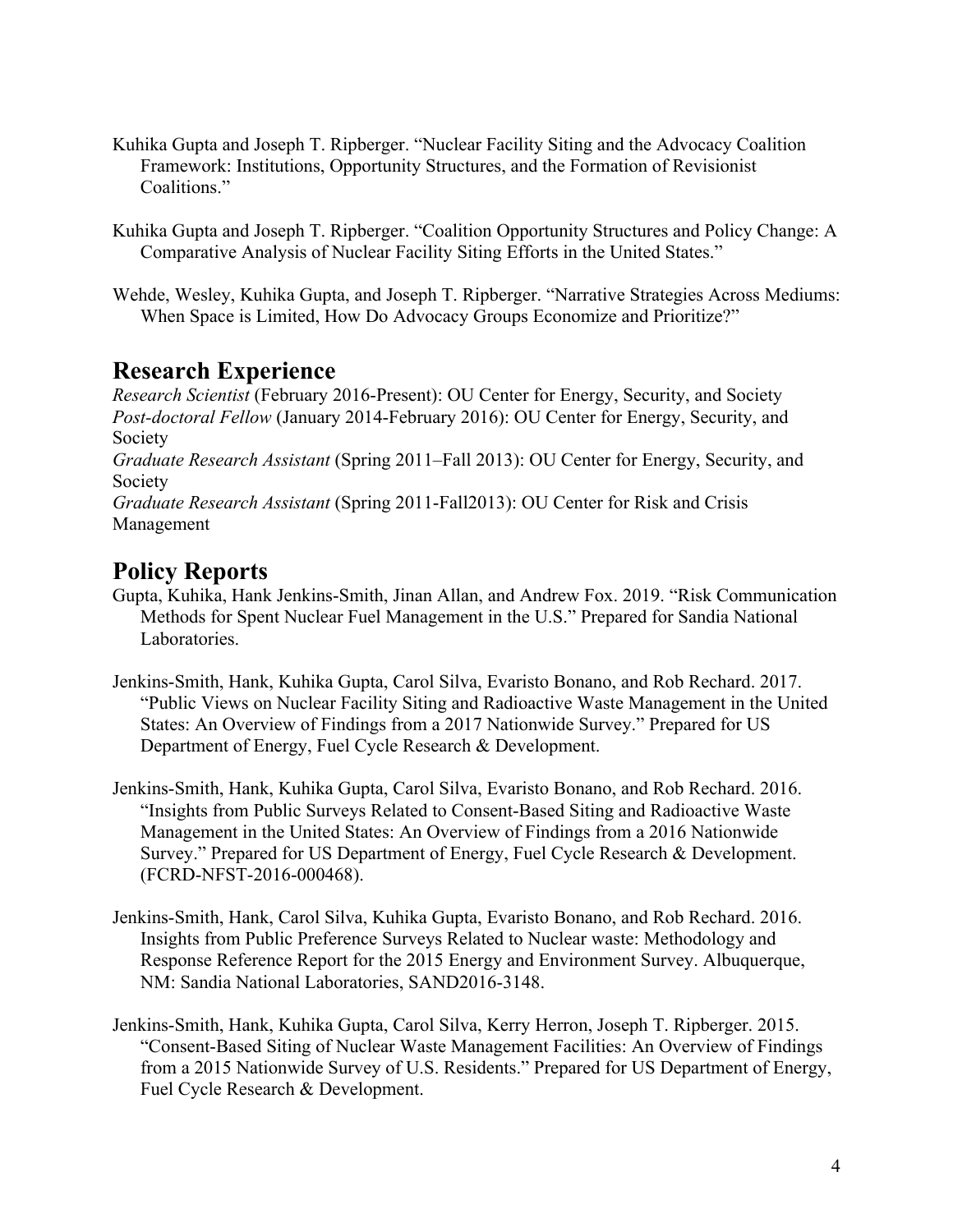- Jenkins-Smith, Hank, Kuhika Gupta, Carol Silva, Kerry Herron, Joseph T. Ripberger. 2014. "Insights in Conducting Consent-Based Siting of Radioactive Waste Management Facilities: Evidence from a Nationwide Survey of US Residents." Prepared for US Department of Energy, Fuel Cycle Research & Development (FCRD-NFST-2014-000087).
- Jenkins-Smith, Hank, Carol Silva, Kerry Herron, Kuhika Gupta, Matthew Nowlin, Joseph T. Ripberger, Evaristo "Tito" Bonano, Rob Rechard. 2013. "Public Preferences Related to Consent-Based Siting of Radioactive Waste Management Facilities for Storage and Disposal: Analyzing Variations over Time, Events, and Program Designs." Prepared for US Department of Energy, Fuel Cycle Research & Development (FCRD-NFST-2013-000076).
- "Strengthening National Competencies in the Area of Stakeholder Dialogue for Radioactive Waste Disposal" written with Hank Jenkins-Smith, Carol Silva, Joseph Ripberger, Matthew Nowlin, Savannah Collins, Mark James, Geoboo Song, and Sarah Trousset for the International Atomic Energy Association.
- "Perspectives on Nuclear Waste Management" written with Hank Jenkins-Smith, Carol Silva, Rob Rechard, Joseph Ripberger, Matthew Nowlin, Savannah Collins, Mark James, Geoboo Song, and Sarah Trousset for the United States Department of Energy.
- "The Siting of Nuclear Fuel Cycle Facilities: Lessons from a Comparative Study" written with Carol Silva, Hank Jenkins-Smith, and Joseph Ripberger for the Sandia National Laboratories.
- "The Evolution of Radioactive Waste Management Policy: A Policy Process Primer" written with Joseph Ripberger, Mark James, Matt Nowlin, Geoboo Song, Sarah Trussett, Carol Silva, and Hank Jenkins-Smith for the Sandia National Laboratories.

## **Research and Teaching Interests**

*Public Policy*

- Comparative Public Policy
- Theories of the Policy Process
- Energy and Environmental Policy

#### *Comparative Politics*

- Comparative Politics
- Nationalism and Ethnic Party Politics

## **Teaching Experience**

*Co-Instructor* PSC 3233: Environmental Policy and Administration (Fall 2016): Undergraduate course examining the central dimensions of environmental politics and policy using both domestic and global issues and controversies. The course provides an overview of the development of environmental issues, a brief history of the environmental movement in the U.S.,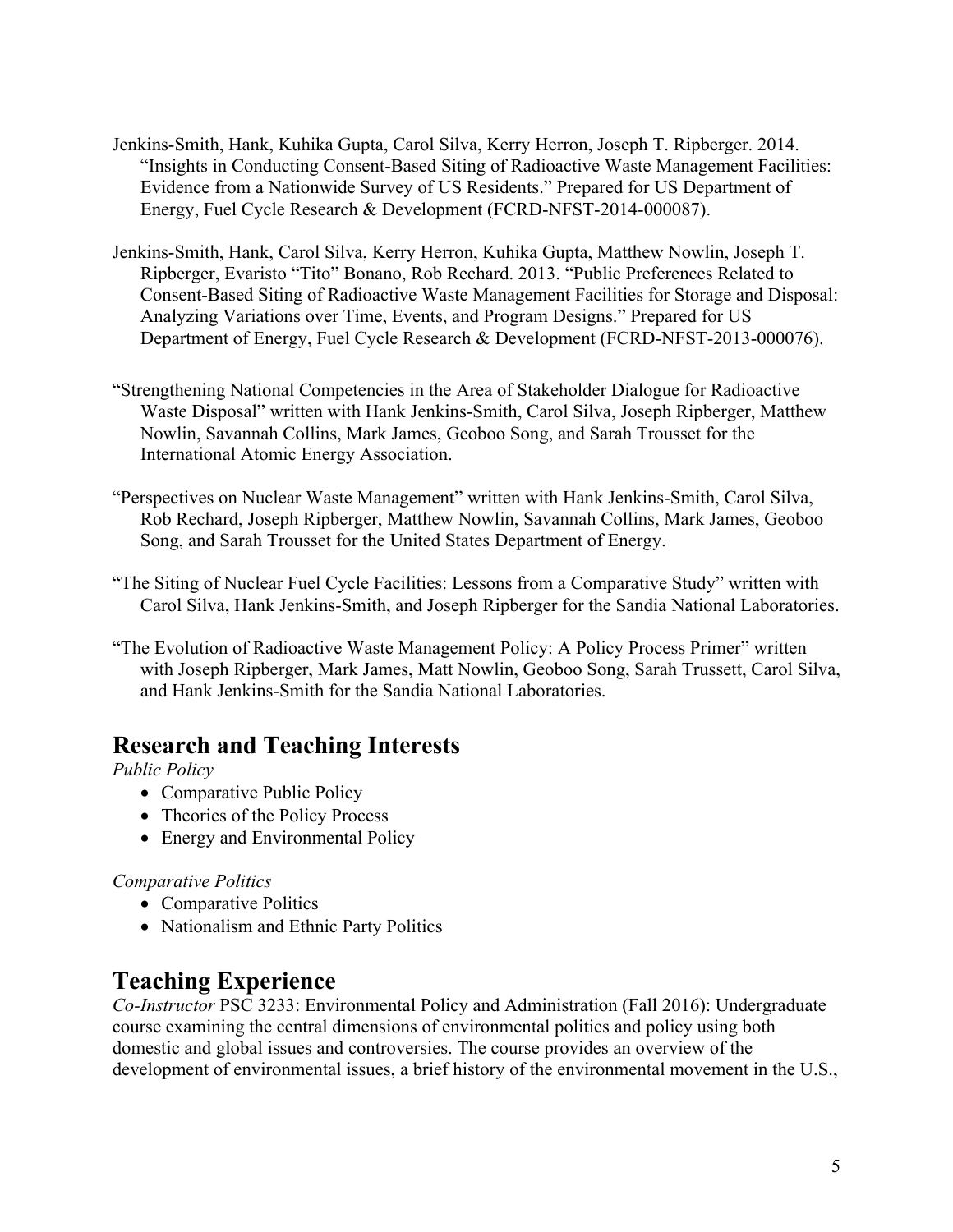the role of political institutions, a familiarity with the primary public policy process theories, and controversies and policies over the last 25 years.

*Co-Instructor* PSC 5170: Analysis of Organizations & Public Policy (Spring 2014): Graduate course on research design and data analysis designed to provide advanced students of public administration and public policy with a firm foundation in, and an ability to apply commonly used statistical techniques for analyzing quantitative data.

*Co-Instructor* PSC 5933: Intermediate Quantitative Analysis of Political & Administrative Data (Fall 2013): Advanced graduate course on data analysis using linear regression, maximum likelihood estimation, and factor analysis.

*Co-Instructor* PSC 5913: Introduction to Quantitative Analysis of Political & Administrative Data (Fall 2013): Graduate course on data analysis and the principles of research methodology, research designs, and techniques of measurement.

*Lab Instructor* PSC 2013: Introduction to Political Analysis (Spring 2013): Undergraduate course in social science research methods and data analysis.

*Co-Instructor* PSC 6223: Pro-Seminar in Public Policy (Spring 2012): Graduate course on public policy, focusing on the foundations of and new directions in theories of the policy process.

*Instructor* PSC 1113: American Federal Government (Fall 2009-Fall 2010): Undergraduate course on the foundations of the American political system.

#### **Conference Presentations**

- Kuhika Gupta, Hank Jenkins-Smith, and Carol Silva. "Public Views about Transportation of Spent Nuclear Fuel and Support for SNF Management Options." Presented at the 2018 Waste Management Symposia Conference in Phoenix, AZ.
- Ter-Mkrtchyan, Ani, Kuhika Gupta, Joe Ripberger, Carol Silva, Hank Jenkins-Smith. (2018). Nuclear Impasse: The Cultural Bias in Support for Carbon-Free Energy Sources. Center for Energy, Security & Society Working Paper. Presented at the April 2018 Annual meeting of the Midwest Political Science Association, Chicago, IL.
- Kuhika Gupta, Joseph T. Ripberger, Hank Jenkins-Smith, and Carol Silva. "Institutional Trust and Democratic Policymaking: Implications for Nuclear Facility Siting in the US." Presented at the April 2017 Annual meeting of the Midwest Political Science Association, Chicago, IL.
- Gupta, Kuhika, Hank Jenkins-Smith, Matt Nowlin, Joe Ripberger, Carol Silva. 2017. Crisis Events, Risk Communities, and the Evolution of Public Support for Nuclear Energy in the United States. Working paper presented at Society for Risk Analysis. Washington DC.
- "Degrees of Engagement: Using Cultural Worldviews to Explain Variations in Public Desires to Engage in the Policy Process." Presented with Sarah Trousset at the 2014 Annual Meeting of the Midwest Political Science Association in Chicago, IL.